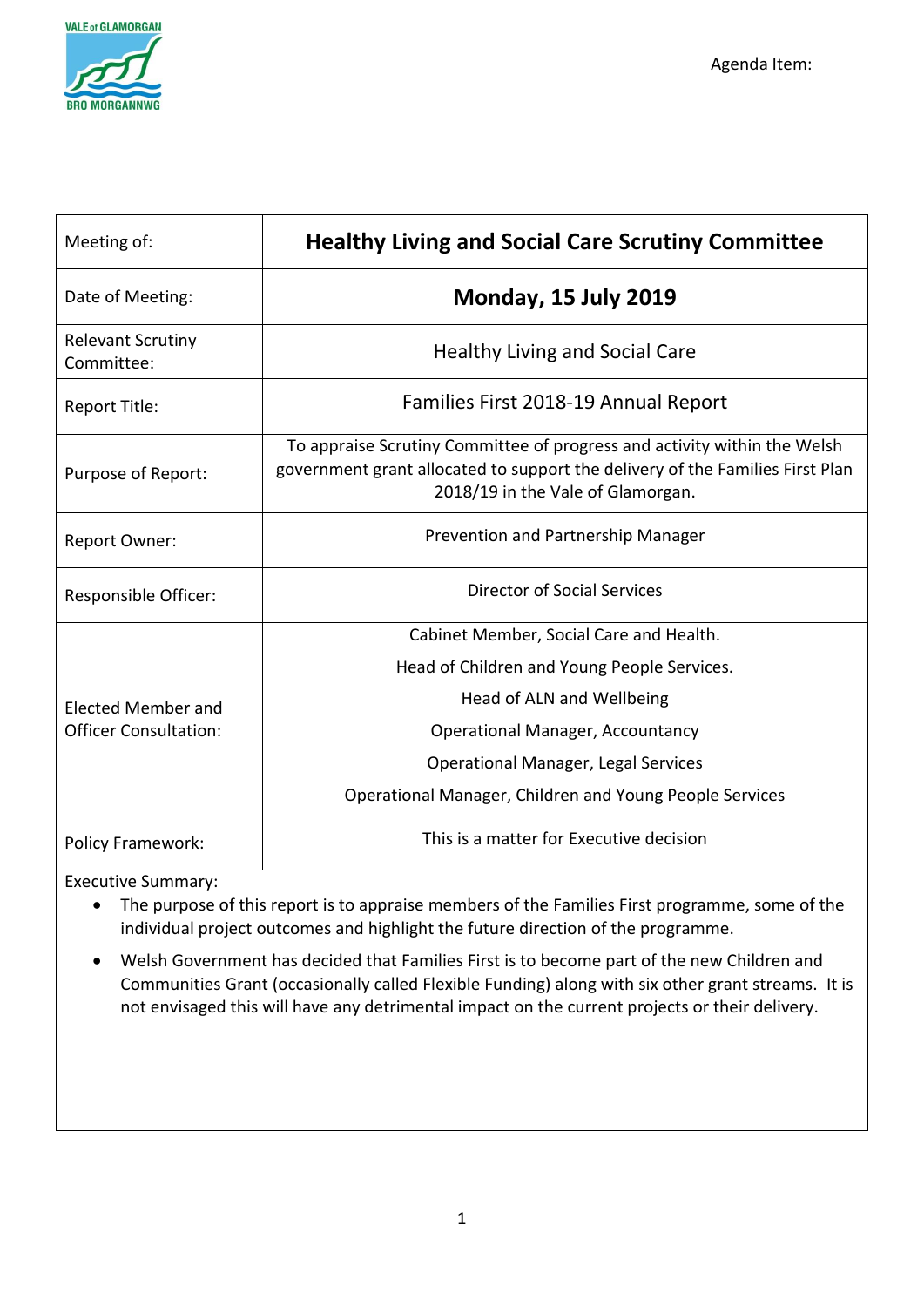#### **Recommendations**

- **1.** That the contents of the report be noted.
- **2.** That the positive work undertaken to support children, young people and families in the Vale of Glamorgan be noted.
- **3.** That Members are updated on the merger of the Families First Grant under the new flexible funding arrangements being implemented by Welsh Government (WG) into the Children and Communities Grant (C&C Grant).

# **Reasons for Recommendations**

- **1.** Recommendations 1&2 That Members are kept informed about positive progress made around the development of Families First.
- **2.** Recommendation 3 To support Committee's broader understanding of the new grant funding arrangements under the C&C Grant.

# **1. Background**

- **1.1** The Families First Plan was initially developed in 2012 and focussed on a support network of provision and services aligned to a 'team around the family' approach.
- **1.2** Families First Programme Guidance was refreshed in 2017 and reaffirmed the requirement to maintain the 'team around the family' model; described as Families Achieving Change Together (FACT) in the Vale of Glamorgan and to maintain services within the criteria for a Disability Focus. It also highlighted a step change within its priorities for commissioned services moving away from a wide range of bespoke services to a clear focus on parent support services and support for young people.
- **1.3** The Families First Management Board approved the Families First Advice Line (FFAL) moving from a pilot to a standalone project and the creation of two new teams, Vale Parenting Team and Wellbeing Youth Mentoring Team, to go live from April 2018, with a formal launch in October 2018.
- **1.4** The merger of projects has brought together projects with similar aims and target groups, and allowed the Management Board an opportunity to:
	- o Test the positives of closer alignment and to consider if further alignment of similar projects could be considered.
	- $\circ$  Reconsider how the projects are supported and managed and seeking to develop a more overarching streamlined management and administration structure.
	- o Strengthen project capacity to deal with changes in funding, guidance and staff turnover making these easier to manage.
- **1.5** This report reflects activity of Families First seven distinct projects that exist under the Families First Plan during 2018-19: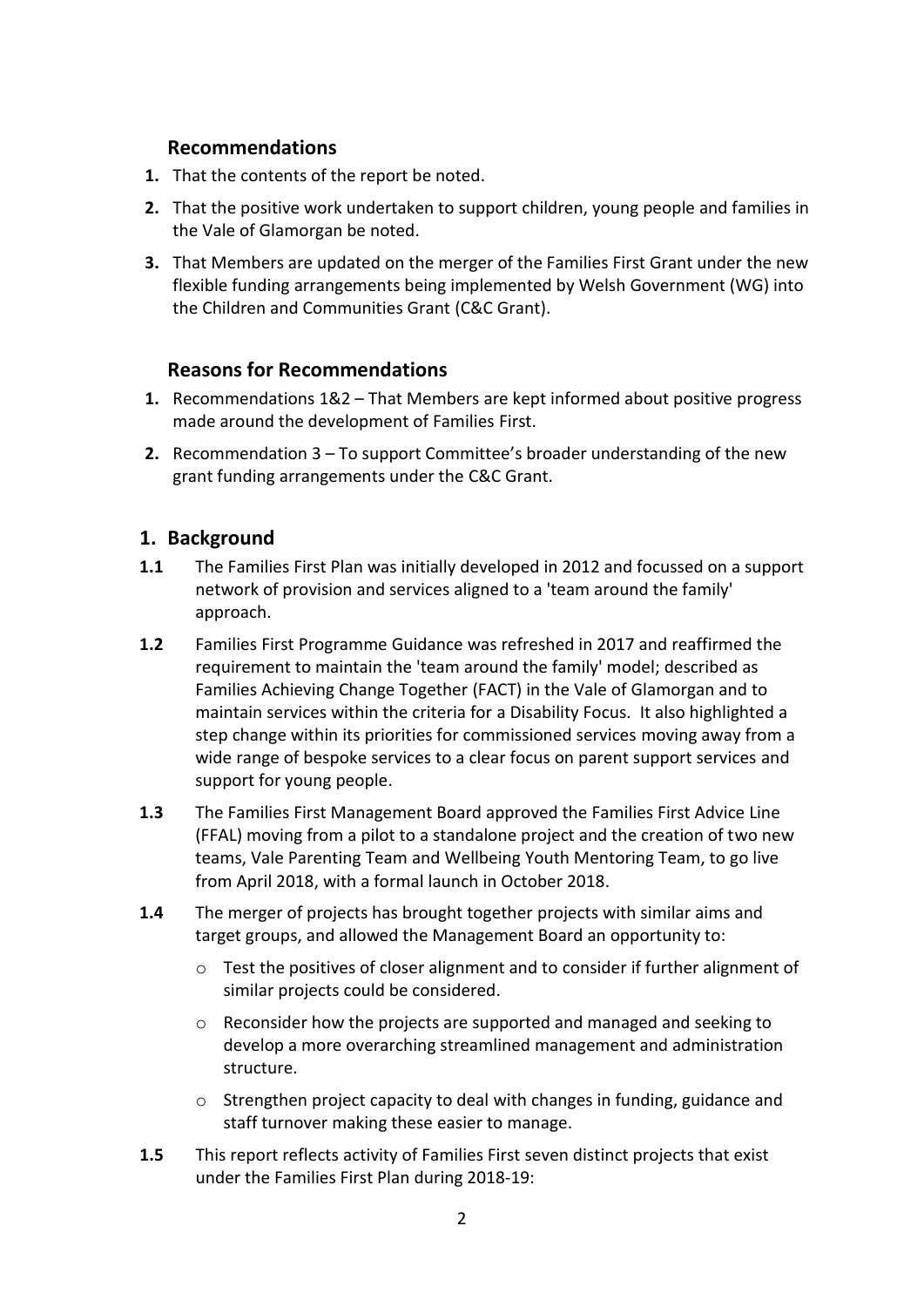- o FACT delivered by Social Services;
- o FFAL delivered by Social Services;
- o Disability Focus internally delivered and externally commissioned;
- o Parenting internally delivered Social Services;
- $\circ$  Youth Wellbeing internally delivered by Education:
- o Young Carers externally commissioned;
- $\circ$  Central coordination internally delivered by Education.
- **1.6** Welsh Government (WG) established in April 2019 the C&C Grant. This grant absorbed Families First and encompassed six other grants; Flying Start, Legacy Fund, Promoting Positive Engagement for Young People, St. David's Day Fund, Communities for Work Plus and Childcare and Play. This new integrated funding steam will remain in place for the remainder of this Assembly term and will apply to all local authorities in Wales. WG have maintained the funding levels for 2019/20 of all the individual projects / programmes as 2018/19 through the grant merger. The grant remains subject to annual confirmation and is subject to discretion and ministerial approval.

# **2. Key Issues for Consideration**

#### **Individual project progress during 2018-19:**

- **2.1** FACT delivered via Social Services; 69 families completed a Joint Assessment Family Framework (JAFF) (68 families in 2017/18), with 48 post JAFF closure assessments. Referrals from Children's Services (where these have not met threshold for statutory intervention or require a 'step down' service), have remained high, with many cases remaining open between 8-12 months due to complex needs. 87% of children improved their school attendance and 93% of families reported they felt able to contribute to changes in their lifestyle / behaviours.
- **2.2** FFAL delivered by Social Services. Children, young people and/or families are referred through a central formal referral system. 968 calls have been received in 2018-19, an increase of 384 on the previous year. The team offer advice and signposting and if appropriate undertake assessments. This has proved successful in reducing the overall number of referrals to FACT by 5.4% from 2017/18 and improved the appropriate nature of referrals. This has aided a decrease of 23% (122) of those needing to access the FACT project from 2017/18 (159) and is seen as a positive response to the implementation of FFAL.
- **2.3** Disability Focus centrally coordinated by the lead Officer for Families First and consists of a series of interlinked projects all offering different services to families with disabled children and young people.
	- o 692 families are now registered on the Disability Index, an increase of 104 from 2017/18. The Index newsletter has become a regional Cardiff and Vale newsletter, which provides information on services and support for children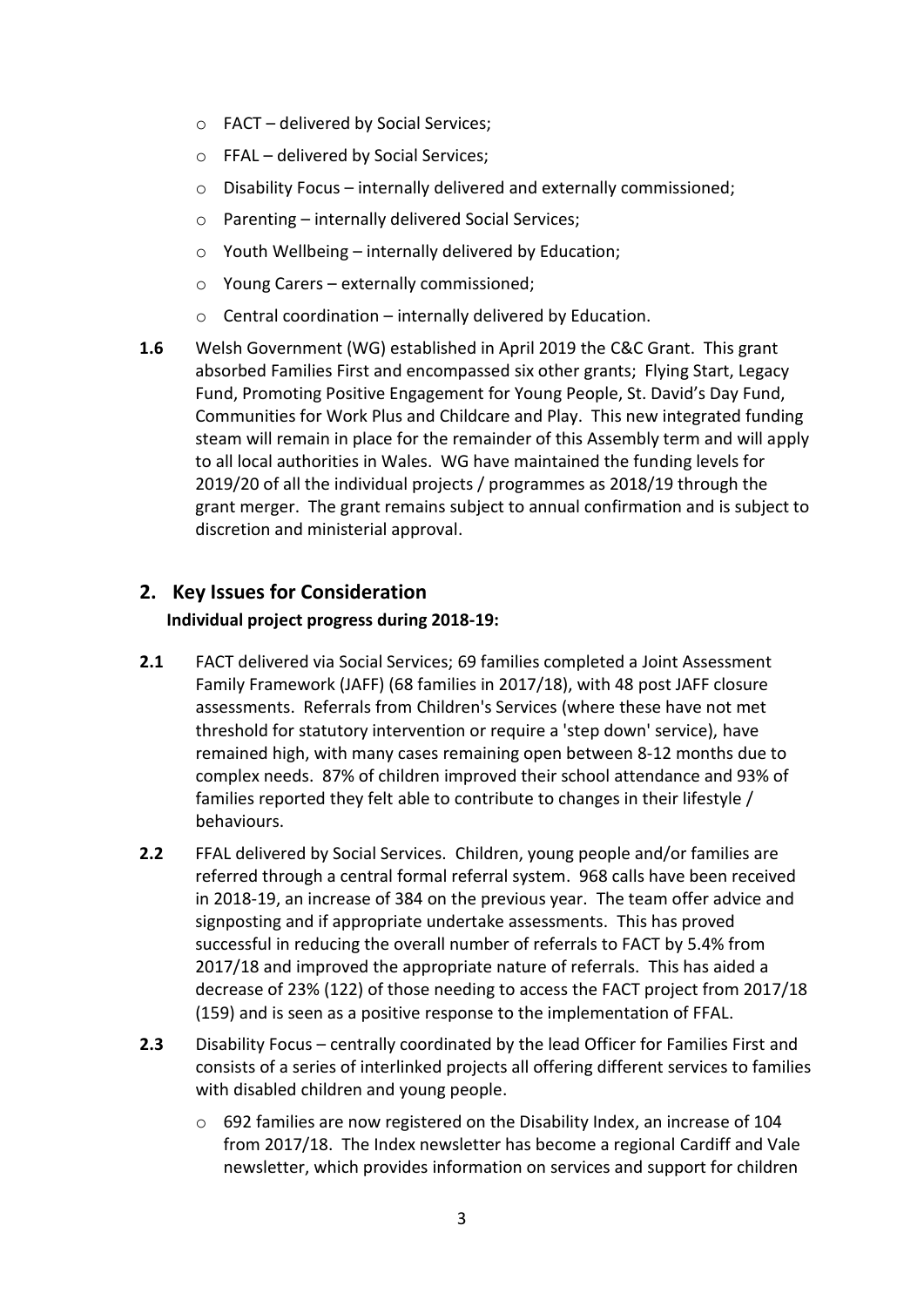with disabilities across Cardiff and the Vale more accessible. The newsletter was also distributed to 1012 professional partners (compared to 632 in 2017/18).

- $\circ$  Holiday Club has provided 64 disabled children (aged 4-11 years) with access to inclusive play opportunities, with 23 new referrals in 2018/19.
- o Inclusive Youth Provision Teenscheme has provided 53 disabled children (aged 12 years+) with access to inclusive play opportunities, with 14 new referrals in 2018/19.
- o Inclusive Youth Provision Speak Up has provided self-advocacy for 44 learning disabled young people and supported them to complete 71 accredited training opportunities in 2018/19. Speak Up provides a platform for disabled children and young people to have a voice and assists them with accessing and being part of their local community. Four of these young people represent Speak Up on local and national forums.
- $\circ$  23 disabled young people have undertaken travel training, giving them the key skills and confidence to travel in an independent capacity using public transport. Nine young people are still travelling independently six months after completion the one-to-one travel training.
- o 13 young people undertook 1-1 Life Skills (16 -19 years old). The support provided disabled young people opportunities to develop skills such as personal care, cooking, budgeting etc. Nine young people achieved their set outcomes on completion of the programme.
- **2.4** Vale Parenting the project supports families with children between 0-18 in order to build on strengths and make positive changes, enabling parents to feel more confident in managing; behaviour, routines and boundaries. Services promote emotional wellbeing, and support positive family relationships. The following formal and informal sessions were provided:

| <b>Nurturing</b>            | 282 sessions to 62 parents |
|-----------------------------|----------------------------|
| Baby's 1 <sup>st</sup> Year | 228 sessions to 62 parents |
| <b>STEPS</b>                | 122 sessions to 17 parents |
| Handling Teenage Behaviour  | 39 sessions to 9 parents   |
| Welcome to the World        | 18 sessions to 8 parents   |
| Talk, Learn Do              | 7 sessions to 7 parents    |
| Attachment                  | 91 sessions to 19 parents  |

- **2.5** Youth Wellbeing service delivered by Education. The service targets young people aged 8 to 19 years to support their wellbeing and engagement with school and home:
	- $\circ$  280 new referrals were received in 2018/19 with 135 current open cases. 155 initial assessments were completed and 63 final assessments were undertaken during 2018/19. 96% of these pupils have identified that they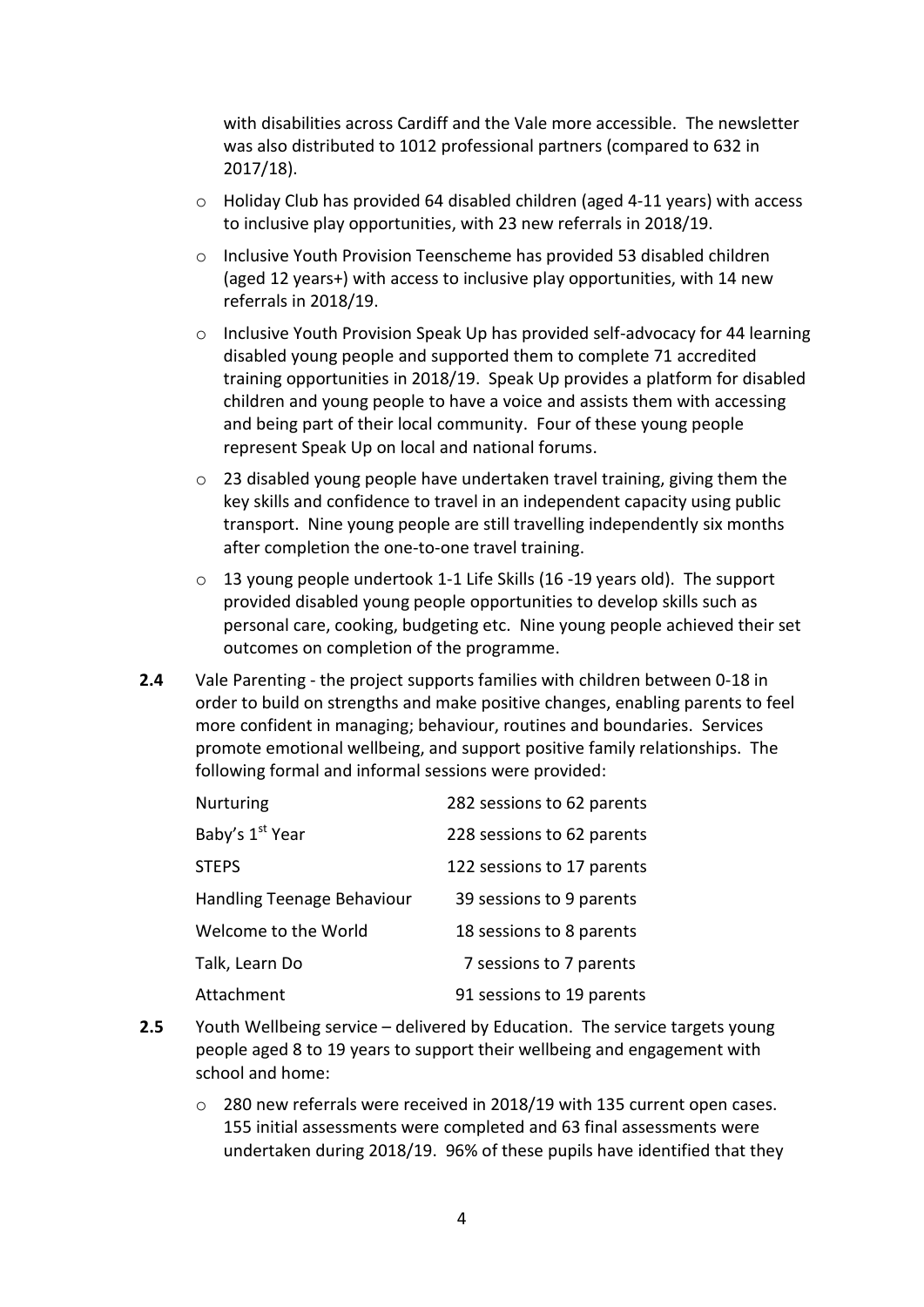have benefited from the intervention, including improved mental and emotional wellbeing.

- o EMOJIS an intensive support programme, delivered to out of school time, targeting young people aged 8 to 11 who have been identified as having emotional and behavioural issues - 424 individual sessions of support were provided in 2018/19.
- **2.6** Young Carers externally commissioned to the YMCA; provides a respite provision and bespoke 1-1 support in the home for young carers (aged 7 - 18) to help improve the Young Carers and their families' resilience. 61 Young Carers accessed the project compared with 53 in 2017/18. 11 of these received 1:1 support in the home and 15 received 1:1 support at school. An average of 32 young carers attended the youth club each quarter. 36 young carers reported an improvement in their own resilience and in family relationships, 61 carers stated they felt less isolated as a result of accessing the project and enjoyed the activities provided.
- **2.7** Central coordination delivered by Education. The Coordination Team are responsible for the strategic management of the Families First programme in the Vale of Glamorgan. They have supported 92 individual workforce development opportunities, commissioned a new Framework for workforce development and report regularly on outcomes for Welsh Government.
- **2.8** The team also delivered various events including The Networking Event in November 2018. This event launched the FFAL, Youth Wellbeing and Vale Parenting Services, with 126 education and support staff attending the event. There were 31 information stands (supported by 45 professionals) and feedback received was very positive.

# **3. How do proposals evidence the Five Ways of Working and contribute to our Well-being Objectives?**

- **3.1** All Families First projects work to support the Five Ways of Working and the Well-being Outcomes.
- **3.2** The whole Families First programme supports the Five ways of Working. Welsh Government's Families First guidance (2017) places a strong focus on early intervention and prevention and actively promotes integration and collaboration as ways of working. Each of the local projects undertakes various methods of gathering users feedback (both service users and that of professionals) to help focus future developments. Funding is agreed on an annual basis, but the ethos is one of longer term sustainable impact on the delivery of services.
- **3.3** The proposals for the use of Families First funding are in line with the well-being objectives in the Public Services Board's draft Well-being Plan, in particular the well-being objective 'to give children the best start in life'. The proposals are also consistent with work being undertaken by the Cardiff and Vale Regional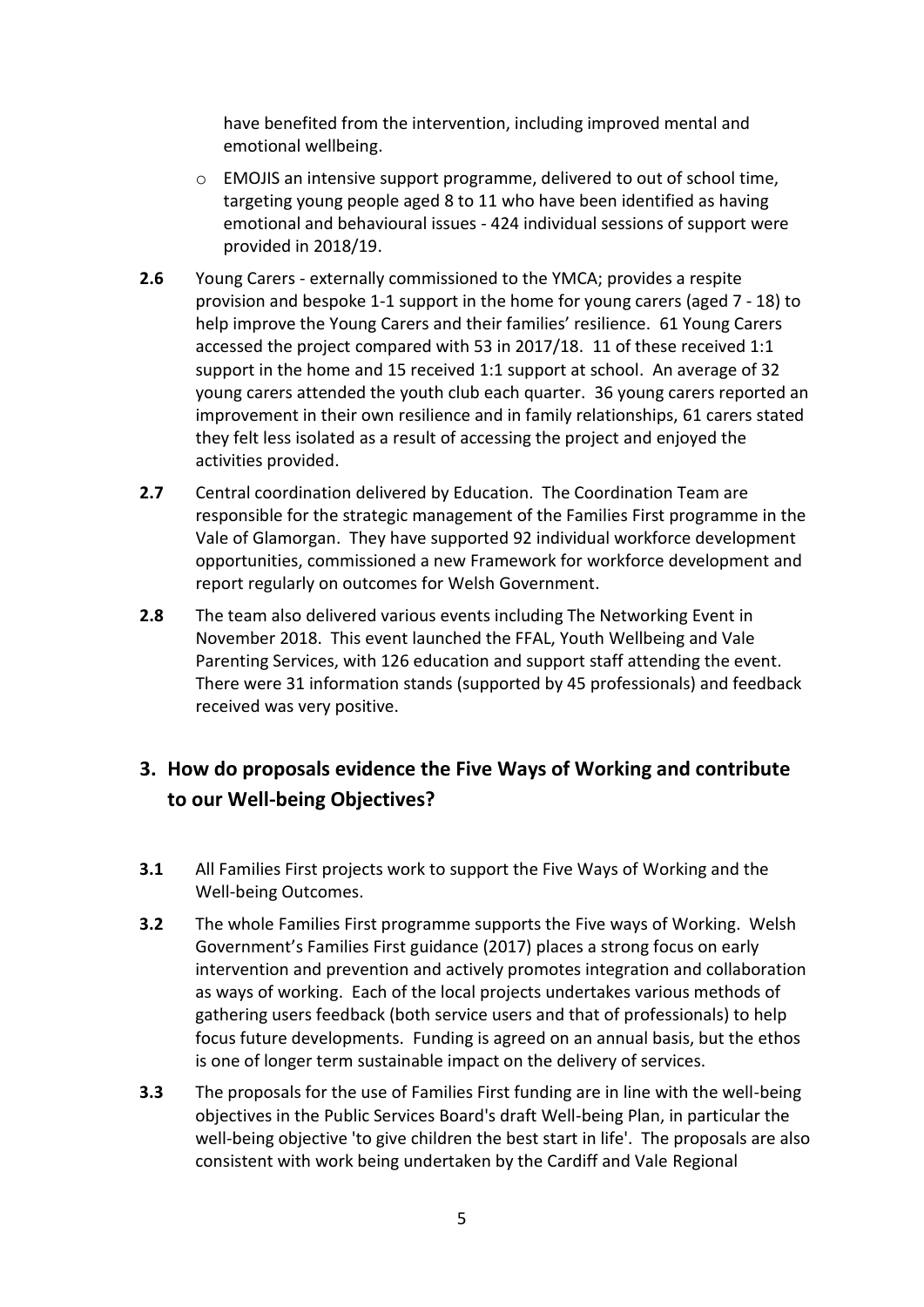Partnership Board to address the priorities identified by the Population Needs Assessment.

- **3.4** Families First projects contributes to:
	- o Well-being Outcome 1: An inclusive and safe Vale. Objective 1 Reducing Poverty and social exclusion: Align relevant activities associated with Families First, Flying Start, Communities First and Supporting People programmes to maximise opportunities across all programmes. (This is done through the programme management).
	- o Well-being Outcome 3: An Aspirational and Culturally Vibrant Vale. Secure improved outcomes for groups of learners at risk of underachievement, such as those entitled to free school meals. Increase the learning opportunities for disadvantaged individuals and vulnerable families. Reduce the number of young people not in education, employment and training. (Youth Wellbeing Team and Young Carers Project).
	- o Well-being Outcome 4: An Active and Healthy Vale. Objective 7: Encouraging and promoting active and healthy lifestyles. Work in partnership to deliver a comprehensive play programme that improves the wellbeing of children and their families. Objective 8: Safeguarding those who are vulnerable and promoting independent living. Implement new ways of working in light of the Social Services Well-being (Wales) Act with a particular focus on the priority work streams of:
		- **Provision of information**
		- Advice and assistance services
		- **Eligibility / assessment of need**
		- Planning and promotion of preventative services
		- Workforce
		- Performance measures

# **4. Resources and Legal Considerations**

#### **Financial**

- **4.1** The Council received a grant of £1,331,364 for 2018/19 and is indicative for each year covering the financial years until 2021/22.
- **4.2** Individually contracted Families First projects are required to have their own exit strategies. All Families First projects are stringently monitored and evaluated so that opportunities to build upon and sustain the initiatives can be identified.
- **4.3** Families First is established and dependant on continued Welsh Government funding. The exit strategy will be the cessation of individual project(s) should funding reduce/cease. In the longer term it is envisaged by Welsh Government that consideration will be given to mainstreaming successful elements.